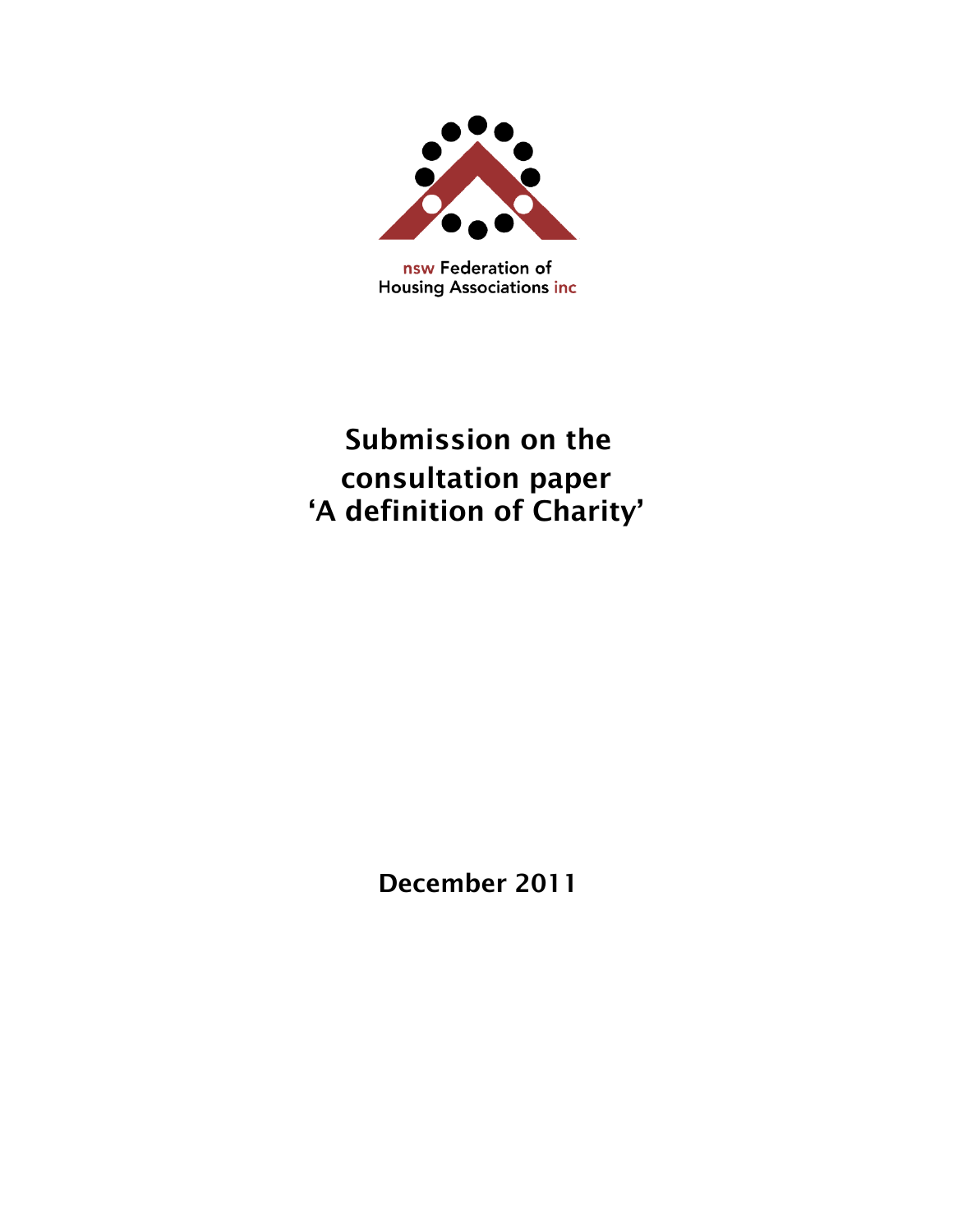## **CONTENTS**

| 1. | The NSW Federation of Housing Associations |                |
|----|--------------------------------------------|----------------|
| 2. | Statutory definition of charity            | 3              |
| 3. | Dominant purpose or exclusive purpose      | 3              |
| 4. | The public benefit test                    | $\overline{4}$ |
| 5. | Affordable housing as a charitable purpose |                |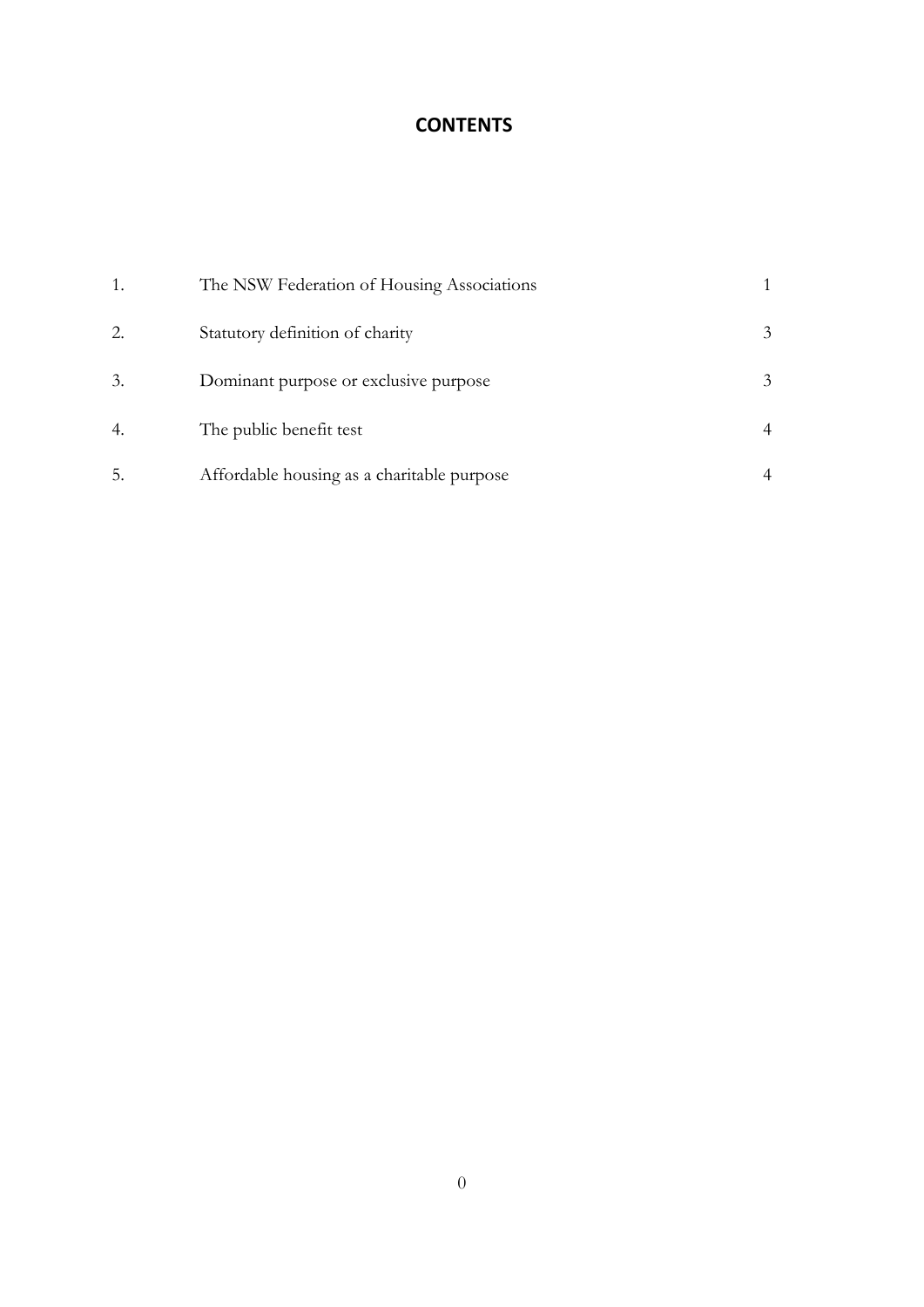## 1. The NSW Federation of Housing Associations

The NSW Federation of Housing Associations (the Federation) is the industry peak body for housing associations in NSW.

Housing associations are not-for-profit community housing providers whose principal business is managing and developing long-term housing for low and moderate income households. All such organisations are registered as Class 1, 2 or 3 community housing providers in NSW. They manage over 85% of the tenancies managed by registered community housing providers in NSW. There are also a large number of providers of shorter term or crisis housing, in particular specialist homelessness services.

There are 27 housing associations in NSW; all of which are members of the Federation. In addition we have 69 other, associate and affiliate, members providing housing related services or who are housing associations in other jurisdictions.

All of the long term community housing providers are registered charities with PBI status.

Housing associations manage over 29,000 tenancies, the majority of which have been funded through Housing NSW and more recently, the National Building Economic Stimulus. This is currently almost 20% of social and affordable housing in NSW, the remainder of which is publicly managed. However, with ongoing transfers of properties from the public sector to the community housing sector, and with the government objective of increased borrowing (including that supported by NRAS), the sector is growing rapidly.

While not-for-profit and charitable, community housing is a predominantly commercial activity, with the main income source being rents charged to tenants, rather than government grants. Community housing providers aim to increase the supply of housing provided at less than market prices by borrowing and by entering into partnerships with other organisations, including for-profit entities.

There is a critical shortage of rental housing in Australia that is affordable and available to low and moderate income households. This gives rise to social exclusion and disadvantage. The growth of a not-for-profit sector whose mission is to meet the needs of such households is central to the public policy response to this problem.

The Commonwealth Government has pursued a number of measures to achieve this objective, most notable the introduction of the National Rental Affordability Scheme (NRAS).

The Federation provides a range of services to support the development and performance of housing associations and the wider social housing system in six core areas: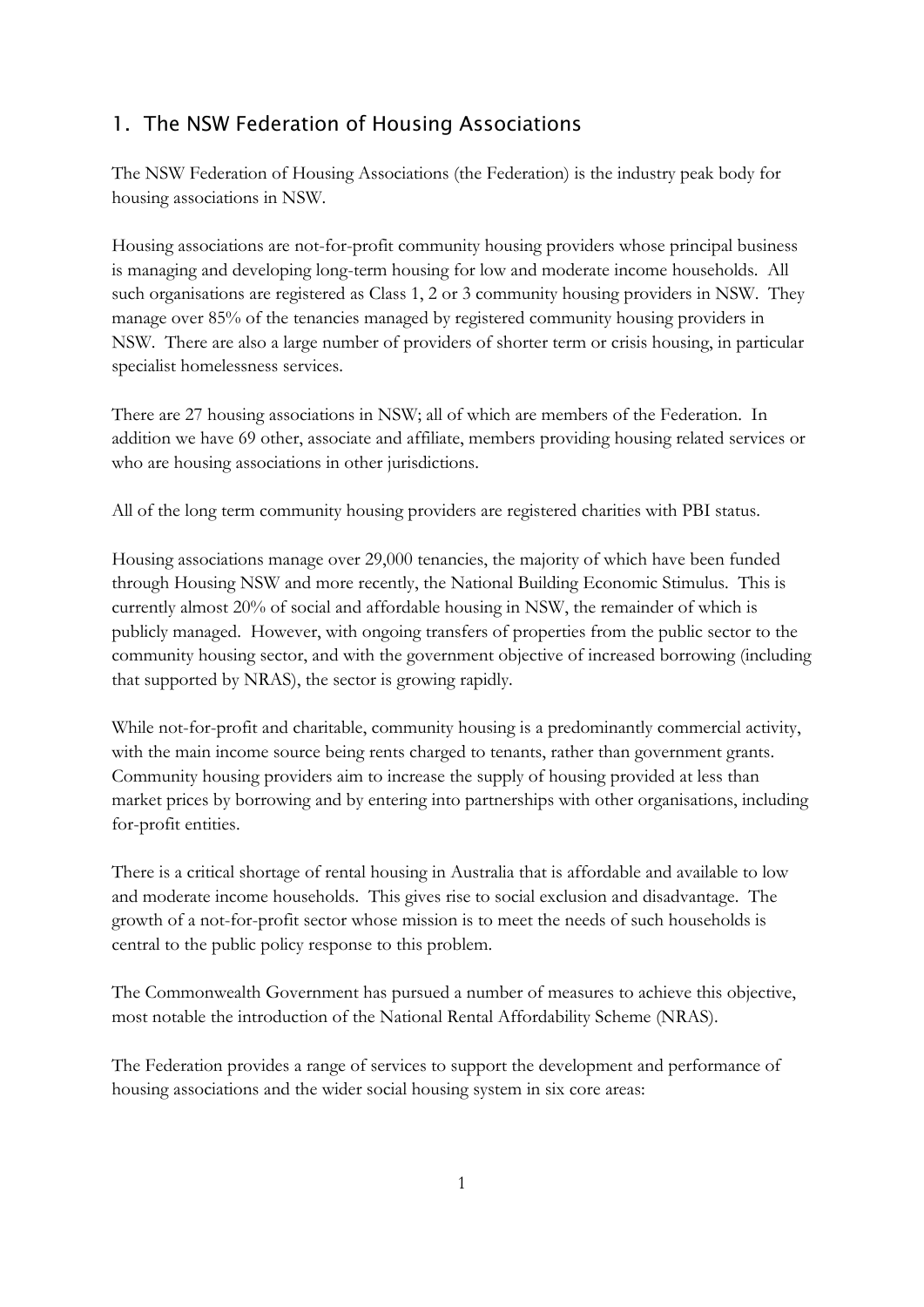- **Representation and sector co-ordination this is our fundamental role as the peak** industry body for housing associations in NSW. We provide a voice for members, and enable them to work together as a mutually supportive sector and to articulate and pursue their common aspirations.
- **Research and sector development –** this supports the members' directions and aspirations with effective research and policy development on key issues affecting the development of the sector
- **Relationships and alliances –** this ensures that associations are promoted and well-known to all other stakeholders who might help our development, and to allow associations to play their part in the wider community sector
- **Training –** this is our most prominent direct service to members and others in the social housing sector. We are a Registered Training Organisation. Through our Centre for Training in Social Housing, our accredited vocational training and other short courses support and build the capacity of organisations and the careers of workers in the sector. In addition we deliver the training for public sector staff employed by Housing NSW and in the ACT and Tasmania. We broker access to high level courses for senior managers and association directors in partnership with bodies such as the UTS Graduate School of Management and the Australian Institute of Company Directors.
- Supporting organisations the Federation directly supports individual members, their boards and management, in their work as housing providers. This ranges from free advice provided through our Housing Hotline for front line staff, to advice on strategic planning, organisational reviews, tenant participation, through to intensive organisational change with organisations experiencing management difficulties.
- **Good practice resources** through our Good Practice Unit, we also support our members and other providers by developing and continually updating resources on good practice social housing management. It includes the series of Housing Hints (produced in partnership with the Aboriginal Housing Office), Across the Board bulletins for directors of housing associations, comprehensive Good Practice Guides, and a good practice data base.

Particularly through our Centre for Training in Social Housing and Good Practice Unit, the Federation has become recognised as one of the leading experts in community housing management in country.

Contact: Adam Farrar Executive Director (02) 9218 7144 ex 202 0409 669 936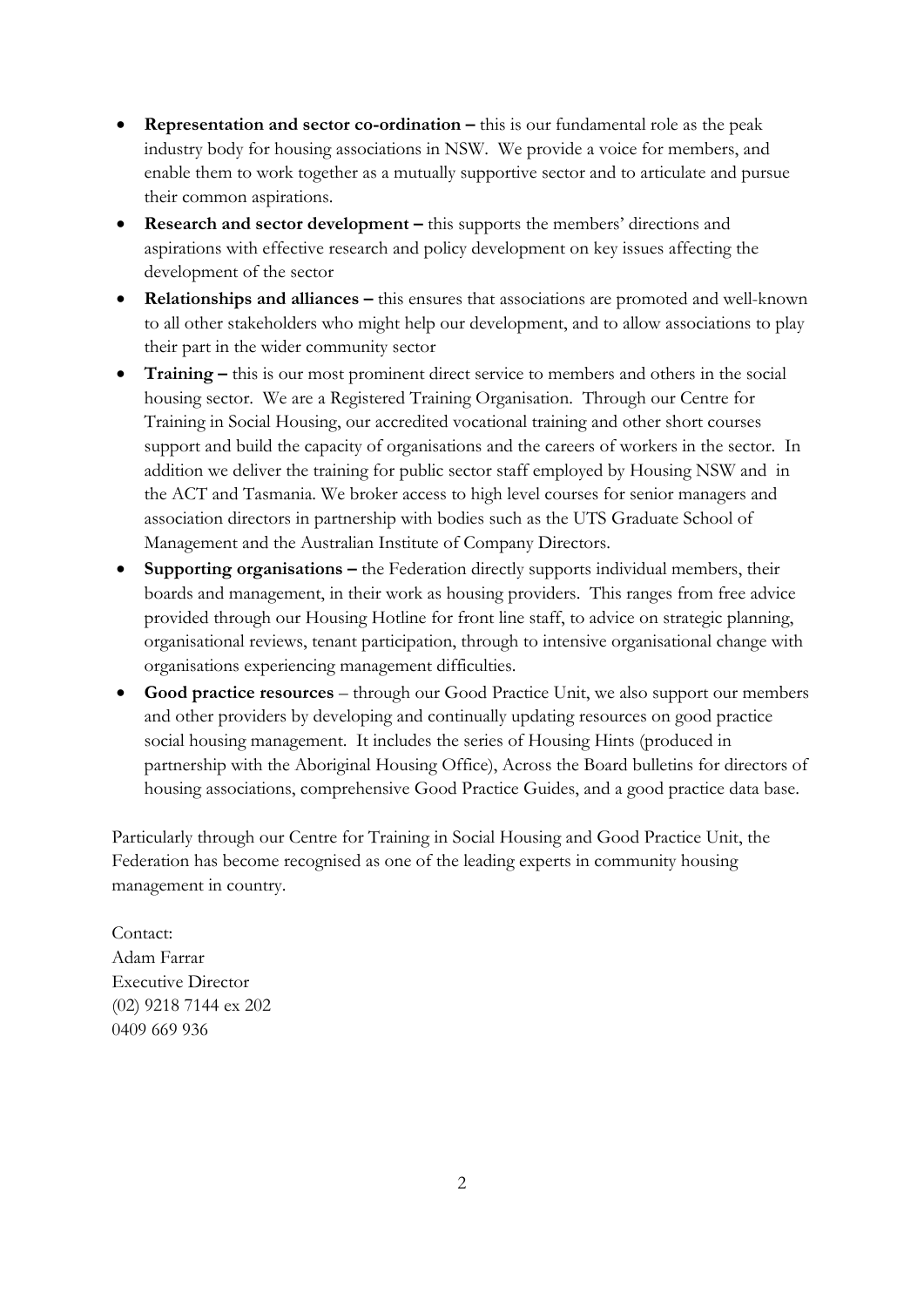# 2. Statutory definition of charity

The Federation strongly supports the government's decision to introduce a statutory definition of charity.

The ongoing ambiguity that has arisen from the reliance on case law and the Statute of Elizabeth has created significant difficulties for community housing providers because of the increasing divergence between ATO interpretations and a common sense understanding of the services and activities undertaken in pursuit of their charitable purpose, and the activities undertaken in pursuit of the public policy objectives of a succession of governments.

The most telling evidence for this is that the Government has twice been forced to introduce amendments to quarantine community housing providers undertaking activities subsidised by NRAS from potential loss of charitable tax treatment.

Charitable status provides essential support for the delivery of below-market essential services (in our case housing) to households who would not otherwise be able to afford them and as a result, would be excluded from effective social participation.

The introduction of a statutory definition will provide:

- Far greater clarity and certainty
- An opportunity to clearly align the definition of charity with both public policy objectives and inherent public benefit.

# 3. Dominant purpose or exclusive purpose?

The Federation believes that it would be far more effective to retain the approach of the Charities Bill 20033 to require that an entity have a dominant charitable purpose.

This would allow charitable organisation to define their purposes more clearly, rather than avoid the risk of a confusion of the charitable nature of these purposes by shoehorning them into an unambiguously charitable purpose.

This has been the case with most community housing providers today. Their purposes are all described in terms of the relief of poverty. However, has been taken as encompassing responding to the housing needs of low income and disadvantaged households by providing a supply of affordable housing and support for those households with special needs.

However, many aspects of that provision and the ongoing maintenance of housing security and affordability (development, secure tenure, support of low income working households who would be unable to rent near employment) have recently been interpreted as falling outside the provision of housing services to those experiencing a very narrow form of poverty.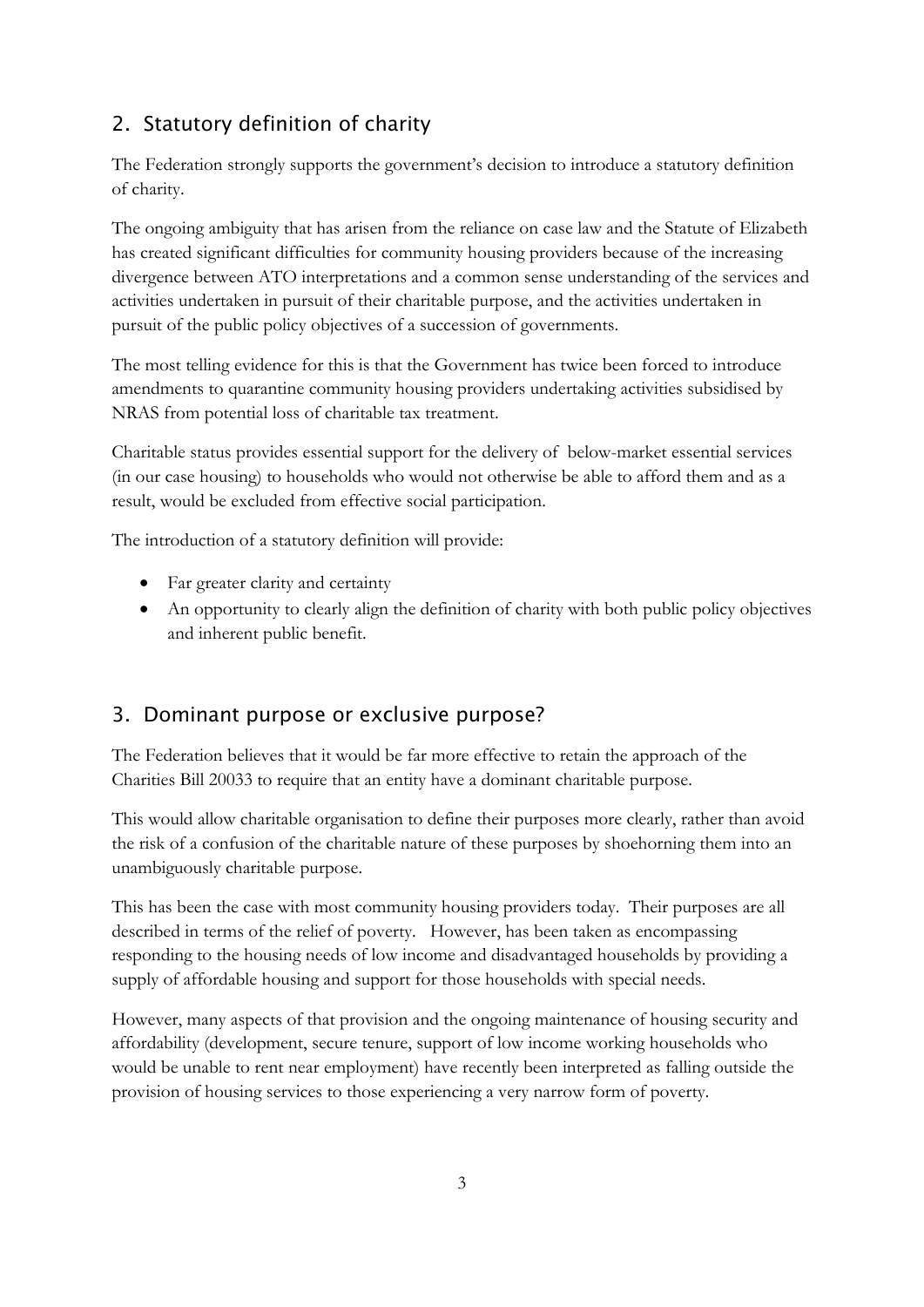While we believe the 'dominant purpose' approach is therefore more effective, the ultimate issue is whether charitable purposes are appropriately defined in the legislation – in which case, the above problem will be reduced.

### 4. Public benefit test

The Federation does not see a significant problem if the presumption of public benefit for the first three heads is overturned if the requirement to demonstrate a public benefit is not made onerous and if it makes provision to ensure that specific groups – including Indigenous groups connected through family ties, are not excluded. The general principle that should apply is that the inclusion of such groups is necessary for wider reasons of social equity and social inclusion. Unlike, say, the relief of poverty of an exclusive group of people, such an equity and inclusion principle is inherently in the public benefit.

### 5. Affordable housing as a charitable purpose

The Community Housing Federation of Australia (CHFA) has proposed that the provision of housing should be designated as a stand alone head of charity. It's argument refers to the positions expressed by the Australian Human Rights Commission and the United Nations Charter on Human Rights. It argues that the activities of charities in enabling all citizens to access secure housing is a crucial way that Australia can meet its obligations under the Charter.

The Federation supports CHFA's submission.

However, whether or not this position is accepted, we believe that the introduction of a statutory definition of charity is the opportunity to overcome the ongoing problems that have beset the decision about whether the provision of affordable housing is an activity that is consistent with an organisation's charitable purposes.

It is the opportunity to align the definition of charity with the public policy objective (here and across the world) of overcoming the very wide range of forms of social and economic exclusion that flow from the inability of low and moderate income households to access housing that is is affordable and in locations that do not present serious barriers to such participation.

The repeated requirement to amend legislation to enable the objectives of programs of affordable housing such as NRAS to be implemented demonstrates that there is a pressing need for reform.

It is perhaps fair to say that no other activity or purpose so clearly and broadly provides a fundamental public benefit that the provision of affordable housing. It is the basis for all other forms of social participation, it is essential for health and security, and its absence produces the greatest risk of destitution – homelessness. The social and public cost of housing unaffordability is very high.